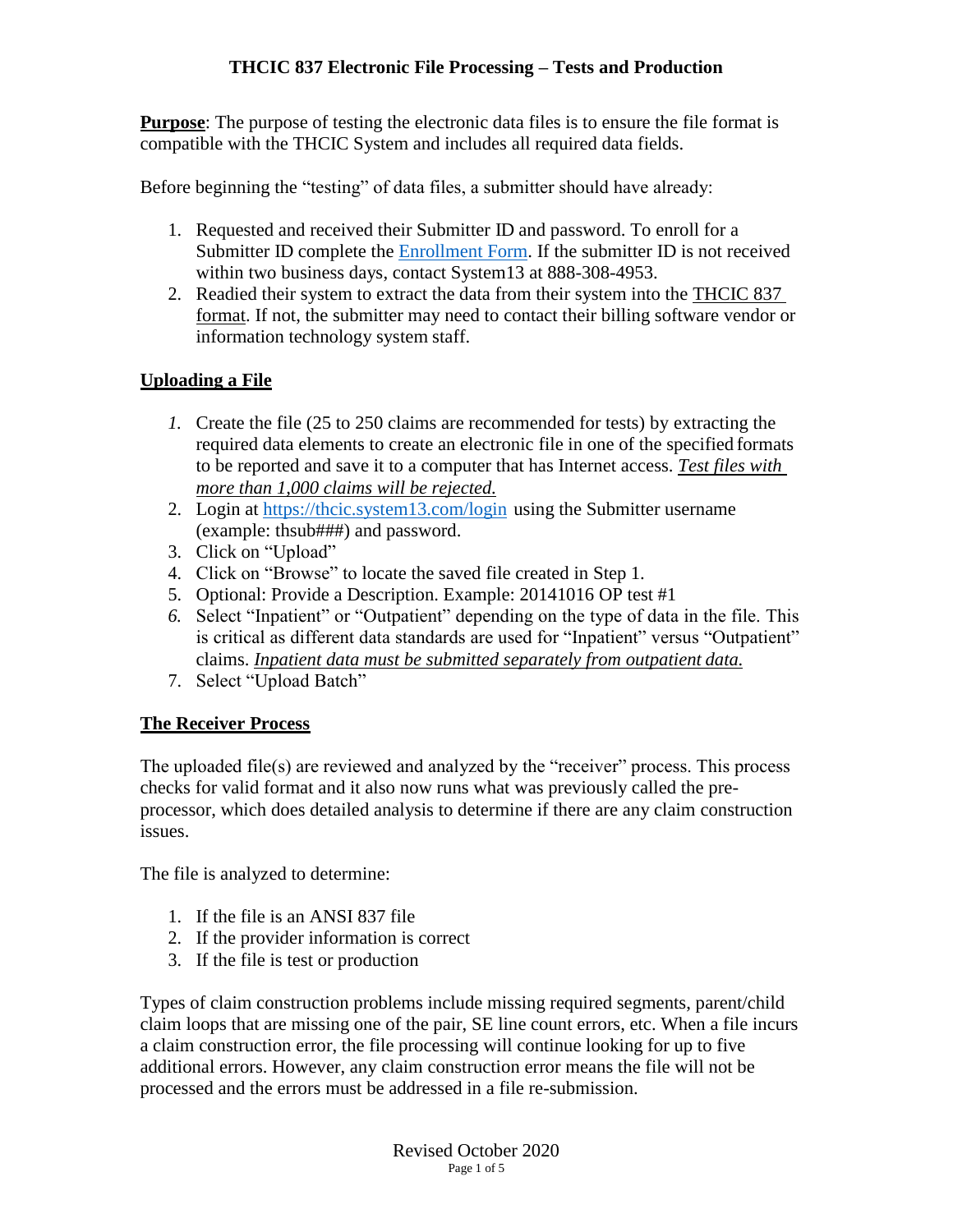The submitter is then sent a "receipt notice" email detailing the status of the file, with the subject line of the email containing "Accepted" or "Rejected". If the file passed the receiver process, the email contains the claim count, the system to which the file was sent (test or production) and shows the original file name and the System13/THCIC internal file name. The file is renamed since many submitters reuse the same file name. If the file failed the receipt notice, the email will contain the reason why it failed and suggest how to correct the failure.

Files that pass the Receiver are then sent to nightly processing to be loaded into the System13/THCIC database tables.

An example of a test file receipt notice email follows:

Subject: SUBxxx File Processing: 1-Accepted, 0-Rejected

SUBMISSION RESPONSE: System13, Inc THCIC Data Warehouse 888 308-4953 Help Desk

We recommend using a fixed width font Web: thcic.system13.com like courier for viewing this report.

[thcichelp@system13.com](mailto:thcichelp@system13.com)

Submitter: SUBxxx – Test Hospital Submitter

Contact: John Doe Email: [john.doe@thcic.com](mailto:john.doe@thcic.com) Inpat: P (P-production, T=Test) Outpat: P

The first 5 ERR and FYI messages discovered are listed below (if any).

============================================================== Original File Name: o\_test\_file.txt User Description: System13 File Name: SUBxxx\_T\_o\_501\_141016\_131111.837 Interchange Ctrl #: 141016006 Process Date: 10/16/2014 13:11:11

Claim Ver/Format... 005010X223A2 Institutional Test/Production.....T Claim Count......... 215 Excluded Count...... 0 Rejected Count...... 0 Pass/Fail Status ....PASSED, 215 claims.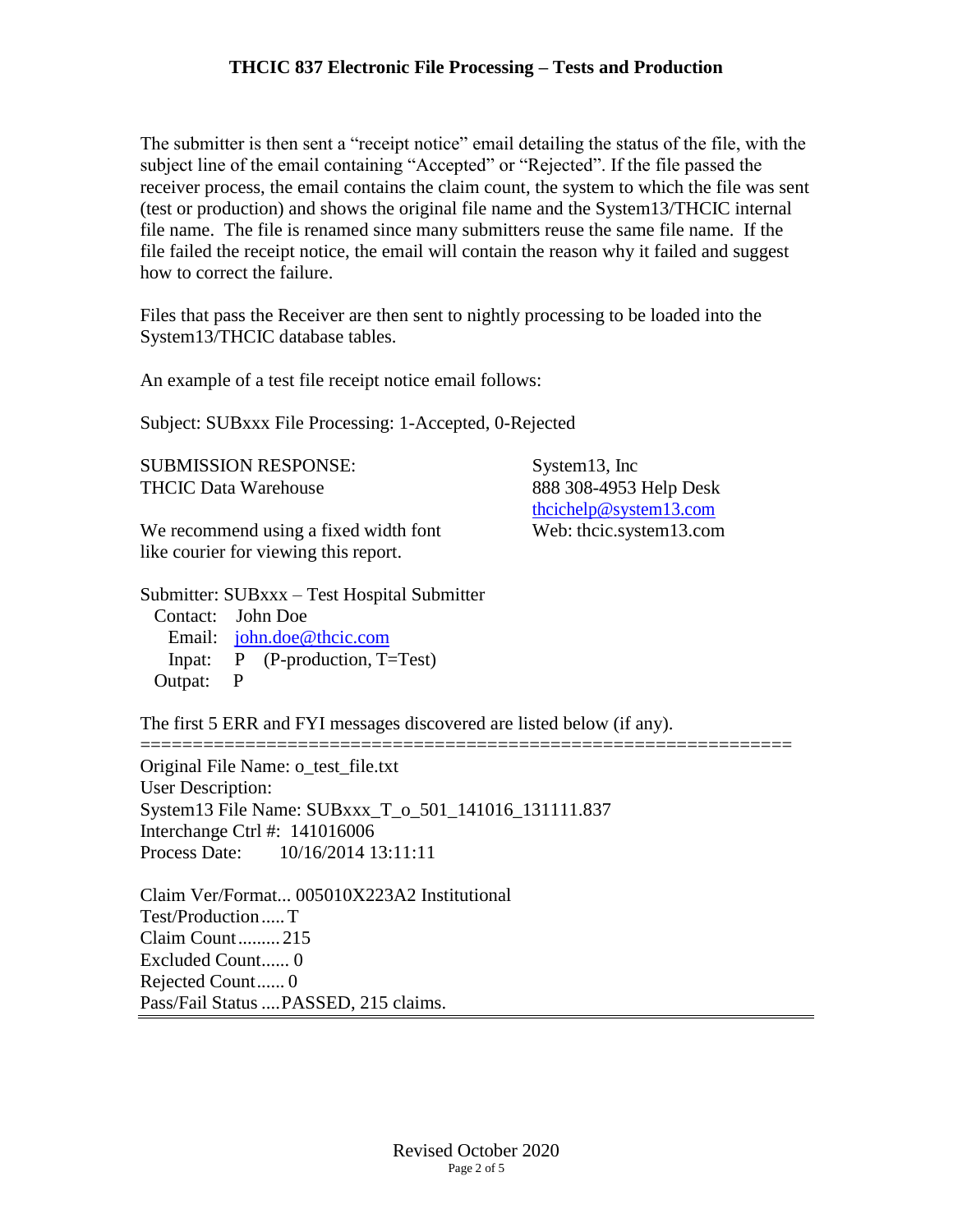For test files, System13 will process the data, if possible, through the THCIC audits. System13 will provide back to the submitter the Frequency and Hardcopy Reports (FER and HCR – normally reserved for facilities only, but they are included for submitter tests). System13 will also provide to the submitter a README document with general suggestions on how to analyze issues. Test files are processed each evening, Monday through Friday, with results available on the next day.

#### **Claim Loading and Audit Processing**

Files that pass the Receiver Process have their claims loaded into the test or production database. Audits are run and a Frequency of Errors report is created. If the file is a test file, and if the Accuracy Rate is less than 100%, then a Hardcopy of Errors report is also created. If the file is a production file, the primary contact for the provider is sent an email, with the Frequency of Errors report attached, and that notifies them that their data was loaded and processed.

For test file processing, the test file, the Frequency report, the Hardcopy report, and a Readme.txt file are all put into a ZIP file and placed in the submitter's download folder. The primary contact for the submitter is then sent an email notification stating:

Your THCIC test results are available to download with your submitter ID. Please download the ZIP file and unzip it on your PC. To do so,select "Save" rather than "Open" after you click on the file to download.

After you download the file, we have found that the zip file header may be modified. The result is that some folks have had trouble opening the zip file. We are working to correct the zip header modification issue.

However, until that is corrected, we have found that a free zip package, 7- ZIP [\(https://www.7-zip.org/\)](https://www.7-zip.org/), can open the file with no problems. Please use 7- ZIP if you cannot open the zip file.

Thank you.

The THCIC Data Warehouse

#### **Downloading Test Results**

The Submitter Primary Contact should:

- 1. Login <https://thcic.system13.com/login> using your Submitter username (example: thsub###) and password.
- 2. Click on "Download" and SAVE (do not "open") the zip file to your computer.
- 3. Open the zip file according to the instructions in the email.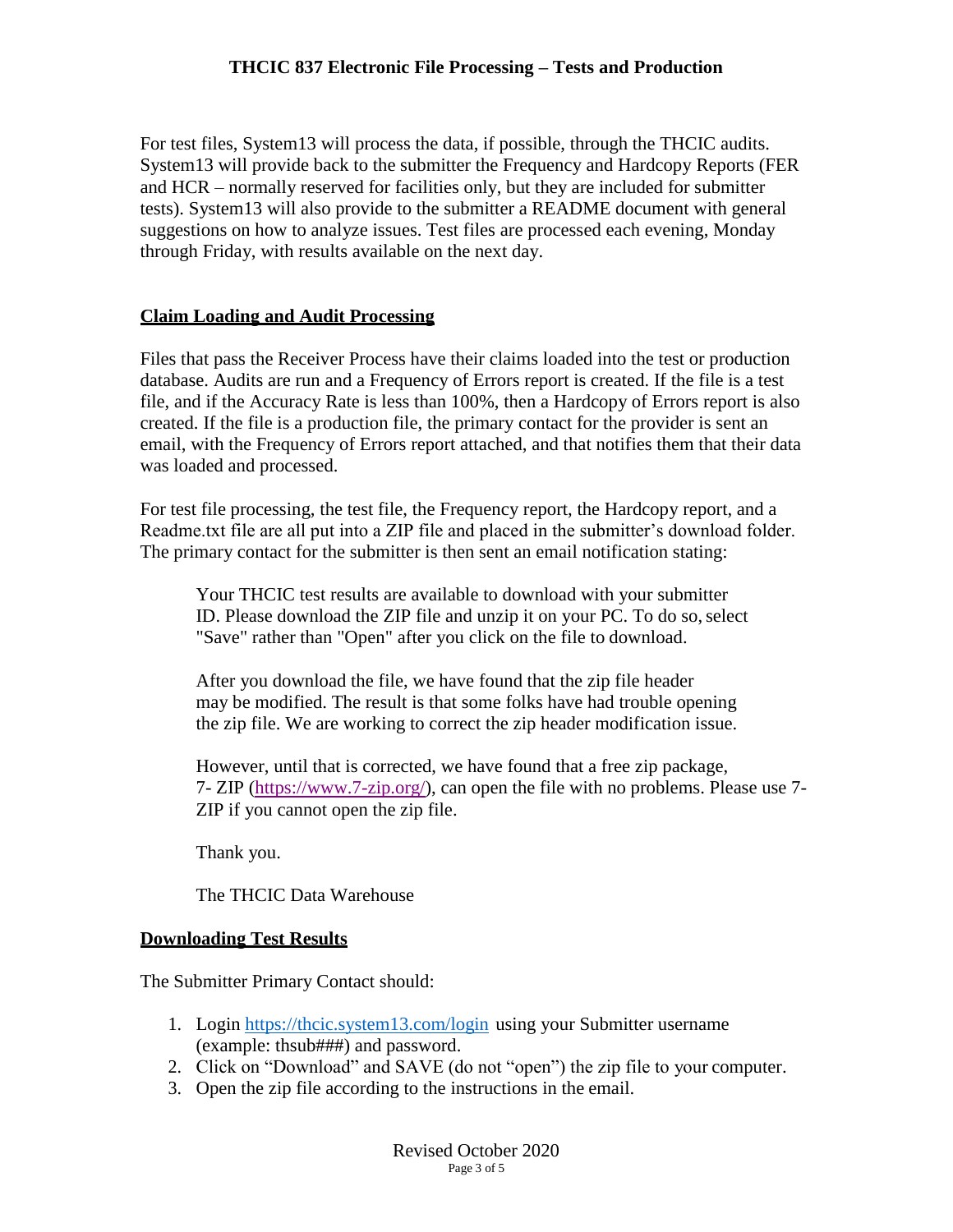- 4. The zip file includes:
	- a. A file with the extension ".837"
	- b. A file with the extension ".FER" (if the test passed the preprocessor)
	- c. A file with the extension ".HCR" (if the test result was  $\leq 100\%$ )
	- **d.** A Readme.txt file. The Readme file explains the meaning of each file and provides instructions on what to do next. **It is very important to read this document. Please read it first. You should use Wordpad to open the Readme.txt file.**
- 5. The file ".FER" contains your "Accuracy Rate"
- 6. If your test result "accuracy rate" is greater than 75% (accuracy rate is defined as "claims without errors" divided by "claims processed"), and you wish to have y[o](mailto:thcichelp@system13.com)ur status changed from Test to Production, please send an email to [thcichelp@system13.com](mailto:thcichelp@system13.com) to request Production Status. If less than 75% accurate, then you need to correct the major issues and resubmit a test file.
- 7. Usually within **one business day** of sending the email requesting Production Status the Submitter Contact will receive an email notifying them if the request was Approved or Not Approved.
- 8. Once approved, you may upload a Production Data File immediately.

\*If an email on "test results" is not received within 24 hours of a test file "accepted" notification, please contact System13 at 888-308-4953 or at [thcichelp@system13.com.](mailto:thcichelp@system13.com)

# **Production Data Upload**

When a production file passes the Receiver process, an email notification will go to the Provider Primary Contact notifying them that a file was uploaded by submitter SUBxxx for the provider. A sample email is listed below.

Subject: Submission received for provider 999999 [G2] The THCIC Data Warehouse has received inpatient claims for your facility.

From: SUBxxx – Test Hospital Submitter For: 999999 – Test Hospital File: SUBxxx P i 501 141016 131112.837 Date: 2014-10-16 13:11:12 -0400

100 Claims received

- 0 Excluded (no revenue or px codes of interest to THCIC were found)
- 0 Rejected (blank discharge date, or greater than five years ago)
- 100 Total claims queued for processing tonight

Claims are processed each night Mon-Fri starting at 8:15 p.m. Processing is typically completed by 8 a.m. the following morning. You will be able to review your claims on our website after nightly processing has completed.